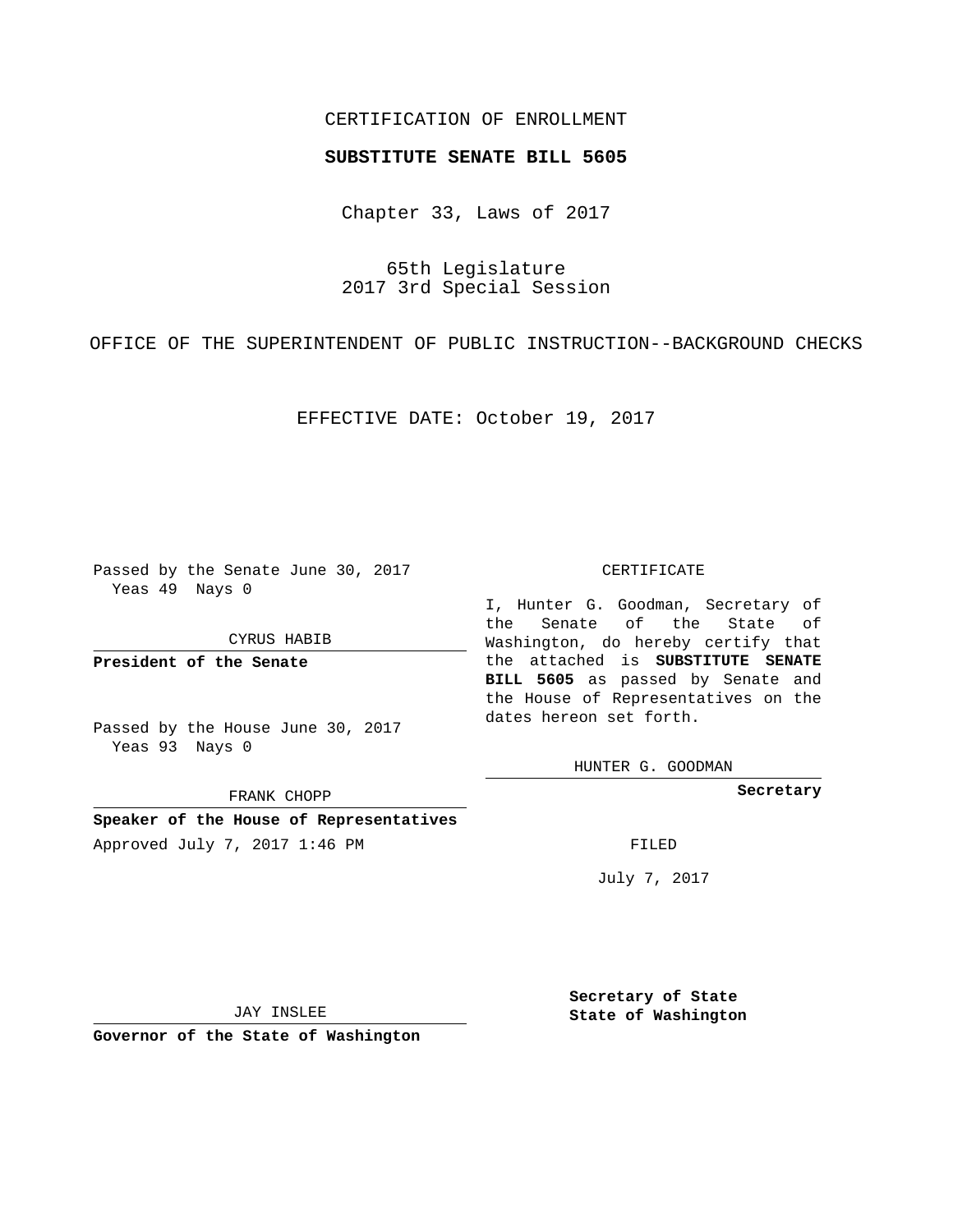## **SUBSTITUTE SENATE BILL 5605**

Passed Legislature - 2017 3rd Special Session

**State of Washington 65th Legislature 2017 Regular Session**

**By** Senate Early Learning & K-12 Education (originally sponsored by Senators Walsh and Billig; by request of Superintendent of Public Instruction)

READ FIRST TIME 02/16/17.

 AN ACT Relating to aligning the office of the superintendent of public instruction's background check authority with that of the department of early learning; amending RCW 28A.400.303, 28A.400.305, 28A.410.010, and 28A.410.090; reenacting and amending RCW 43.215.215; 5 and adding a new section to chapter 28A.400 RCW.

6 BE IT ENACTED BY THE LEGISLATURE OF THE STATE OF WASHINGTON:

7 **Sec. 1.** RCW 28A.400.303 and 2014 c 50 s 1 are each amended to 8 read as follows:

 (1) School districts, educational service districts, the Washington state center for childhood deafness and hearing loss, the state school for the blind, and their contractors hiring employees 12 who will have regularly scheduled unsupervised access to children <u>or</u> 13 developmentally disabled persons shall require a record check through the Washington state patrol criminal identification system under RCW 43.43.830 through 43.43.834, 10.97.030, and 10.97.050 and through the federal bureau of investigation before hiring an employee. The record check shall include a fingerprint check using a complete Washington state criminal identification fingerprint card. The requesting entity 19 ((shall)) may provide a copy of the record report to the applicant at 20 the applicant's request. When necessary, applicants may be employed on a conditional basis pending completion of the investigation. If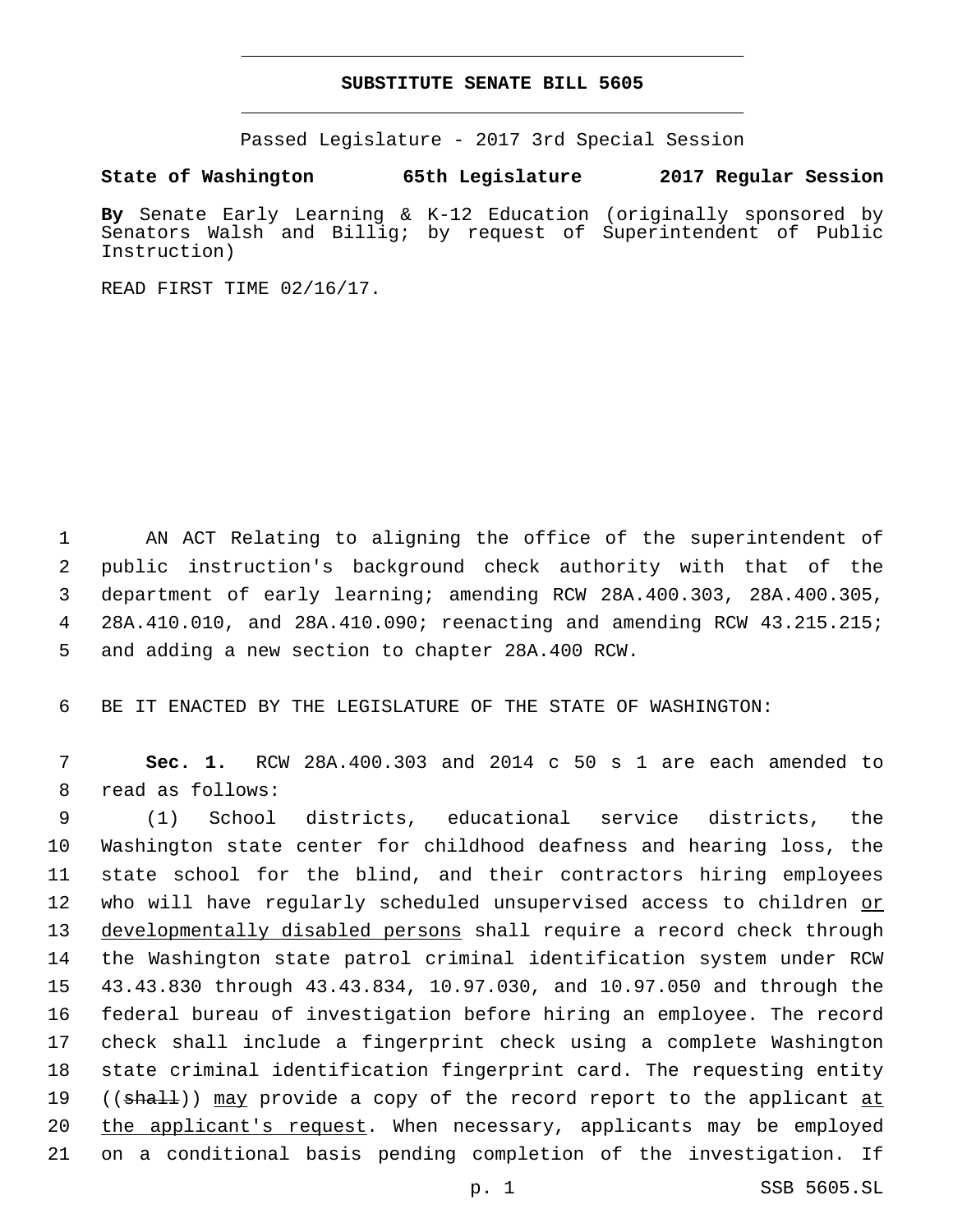the applicant has had a record check within the previous two years, the district, the Washington state center for childhood deafness and hearing loss, the state school for the blind, or contractor may waive the requirement. Except as provided in subsection (2) of this section, the district, pursuant to chapter 41.59 or 41.56 RCW, the Washington state center for childhood deafness and hearing loss, the state school for the blind, or contractor hiring the employee shall determine who shall pay costs associated with the record check.

 (2) Federal bureau of Indian affairs-funded schools may use the process in subsection (1) of this section to perform record checks for their employees and applicants for employment.

 (3)(a) School districts, educational service districts, the Washington state center for childhood deafness and hearing loss, the state school for the blind, federal bureau of Indian affairs-funded schools, charter schools established under chapter 28A.710 RCW, schools that are the subject of a state-tribal education compact under chapter 28A.715 RCW, and their contractors may use the process in subsection (1) of this section to perform record checks for any prospective volunteer who will have regularly scheduled unsupervised access to children under eighteen years of age or developmentally disabled persons, during the course of his or her involvement with the school or organization under circumstances where access will or may involve the following:

24 (i) Groups of five or fewer children under twelve years of age;

 (ii) Groups of three or fewer children between twelve and eighteen years of age; or

- (iii) Developmentally disabled persons.
- (b) For purposes of (a) of this subsection, "unsupervised" means not in the presence of:

 (i) Another employee or volunteer from the same school or organization; or

 (ii) Any relative or guardian of any of the children or developmentally disabled persons to which the prospective employee or volunteer has access during the course of his or her involvement with the school or organization.

 (4) Individuals who hold a valid portable background check clearance card issued by the department of early learning consistent with RCW 43.215.215 can meet the requirements in subsection (1) of this section by providing a true and accurate copy of their Washington state patrol and federal bureau of investigation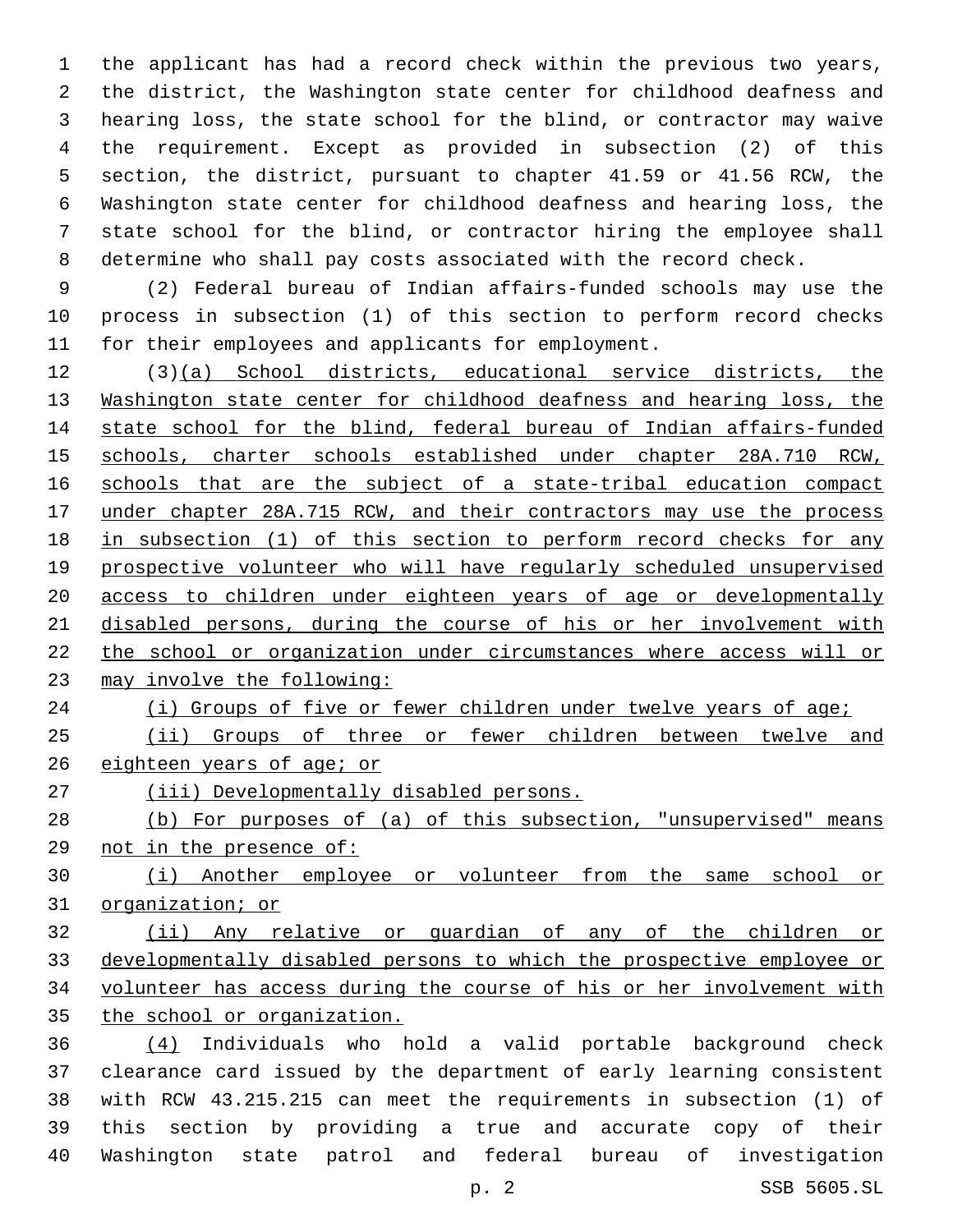background report results to the office of the superintendent of 2 public instruction.

 (5) The cost of record checks must include: The fees established by the Washington state patrol and the federal bureau of investigation for the criminal history background checks; a fee paid to the superintendent of public instruction for the cost of administering this section and RCW 28A.195.080 and 28A.410.010; and other applicable fees for obtaining the fingerprints.

 **Sec. 2.** RCW 28A.400.305 and 2010 c 100 s 1 are each amended to 10 read as follows:

 The superintendent of public instruction shall adopt rules as 12 necessary under chapter 34.05 RCW ((on record check information)) to 13 implement RCW 28A.400.303. The rules shall include, but not be 14 limited to the following:

 (1) Written procedures providing a school district, approved private school, Washington state center for childhood deafness and 17 hearing loss, state school for the blind,  $((\theta \cdot \mathbf{r}))$  federal bureau of Indian affairs-funded school employee, charter school established under chapter 28A.710 RCW, school that is the subject of a state- tribal education compact under chapter 28A.715 RCW, or applicant for certification or employment access to and review of information 22 obtained based on the record check required under RCW 28A.400.303; 23 and

 (2) Written procedures limiting access to the superintendent of public instruction record check database to only those individuals processing record check information at the office of the superintendent of public instruction, the appropriate school district or districts, approved private schools, the Washington state center for childhood deafness and hearing loss, the state school for the blind, the appropriate educational service district or districts, ((and)) the appropriate federal bureau of Indian affairs-funded 32 schools, the appropriate charter schools, and the appropriate state-33 tribal education compact schools.

 **Sec. 3.** RCW 28A.410.010 and 2014 c 50 s 2 are each amended to read as follows:35

 (1)(a) The Washington professional educator standards board shall establish, publish, and enforce rules determining eligibility for and certification of personnel employed in the common schools of this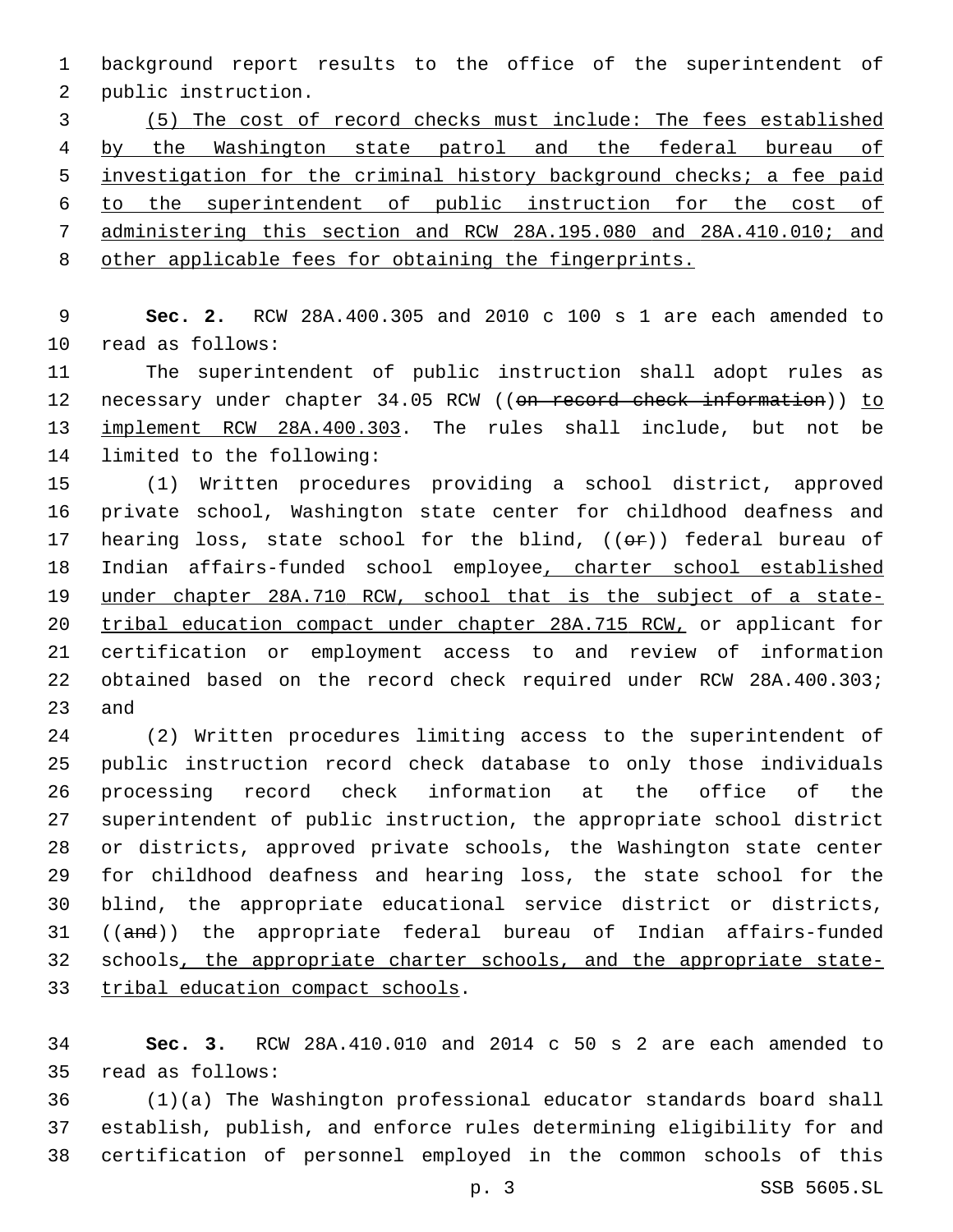state, including certification for emergency or temporary, substitute or provisional duty and under such certificates or permits as the board shall deem proper or as otherwise prescribed by law. The rules shall require that the initial application for certification shall require, at the applicant's expense, a criminal history record check of the applicant through the Washington state patrol criminal identification system under RCW 43.43.830 through 43.43.834, 8 10.97.030, and 10.97.050 and through the federal bureau of 9 investigation ((at the applicant's expense)). The record check shall include a fingerprint check using a complete Washington state criminal identification fingerprint card. An individual who holds a valid portable background check clearance card issued by the department of early learning consistent with RCW 43.215.215 is exempt from the office of the superintendent of public instruction fingerprint background check if the individual provides a true and accurate copy of his or her Washington state patrol and federal bureau of investigation background report results to the office of the superintendent of public instruction. The superintendent of public instruction may waive the record check for any applicant who 20 has had a record check within the two years before application. The superintendent of public instruction shall use the fingerprint 22 criminal history record check information solely for the purpose of determining eligibility for a certificate under this section. The rules shall permit a holder of a lapsed certificate but not a revoked or suspended certificate to be employed on a conditional basis by a school district with the requirement that the holder must complete any certificate renewal requirements established by the state board of education within two years of initial reemployment.

 (b) In establishing rules pertaining to the qualifications of instructors of American sign language the board shall consult with the national association of the deaf, "sign instructors guidance network" (s.i.g.n.), and the Washington state association of the deaf for evaluation and certification of sign language instructors.

 (c) The board shall develop rules consistent with RCW 18.340.020 for the certification of spouses of military personnel.

 (2) The superintendent of public instruction shall act as the administrator of any such rules and have the power to issue any certificates or permits and revoke the same in accordance with board 39 rules.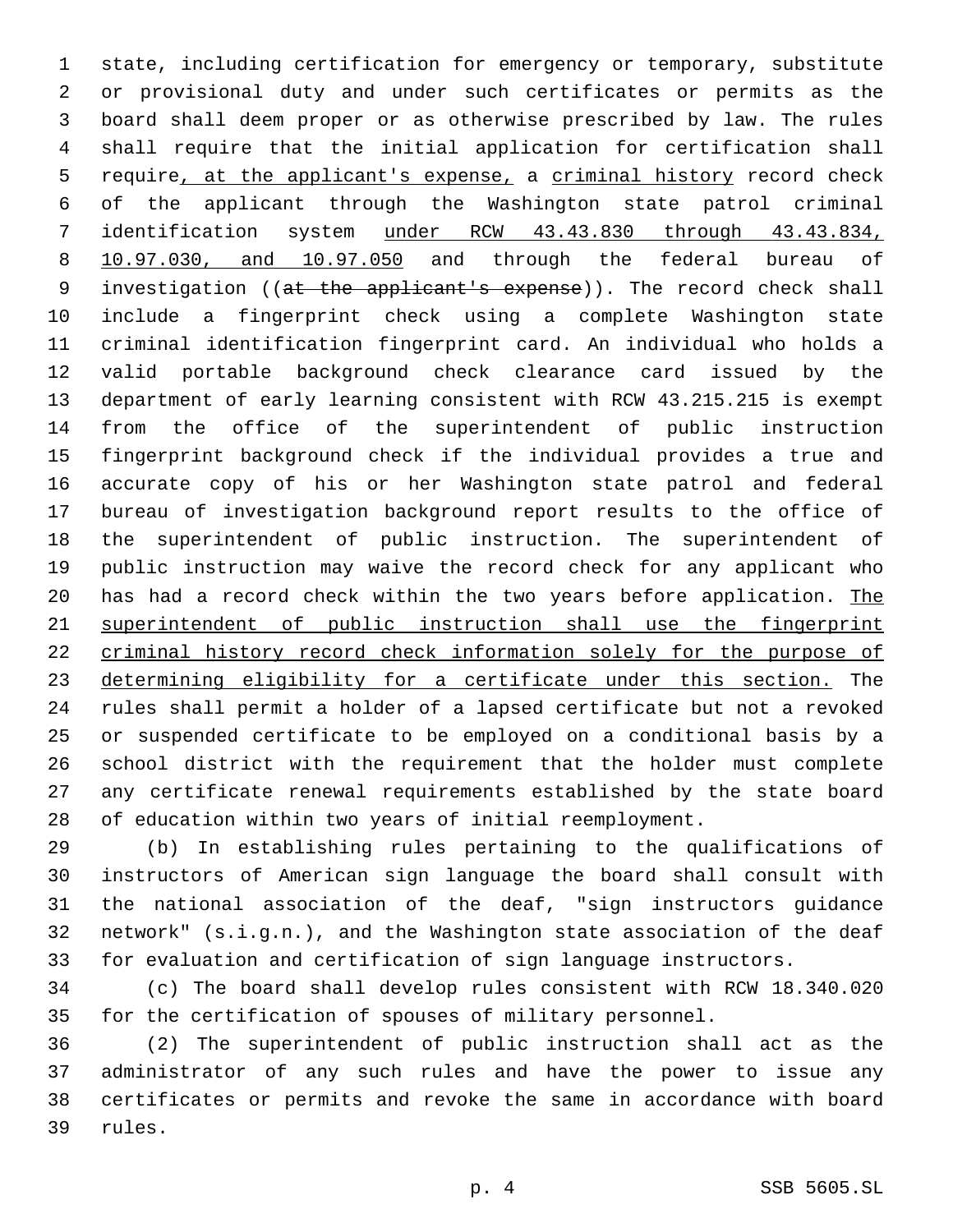**Sec. 4.** RCW 28A.410.090 and 2013 c 163 s 1 are each amended to 2 read as follows:

 (1)(a) Any certificate or permit authorized under the provisions of this chapter, chapter 28A.405 RCW, or rules promulgated thereunder may be revoked or suspended by the authority authorized to grant the same based upon a criminal records report authorized by law, or upon the complaint of the professional educator standards board or any school district superintendent, educational service district 9 superintendent, or private school administrator for ((immorality)) lack of good moral character or personal fitness, violation of written contract, unprofessional conduct, intemperance, or crime against the law of the state. A reprimand may be issued as an alternative to suspension or revocation of a certificate or permit. School district superintendents, educational service district superintendents, the professional educator standards board, or private school administrators may file a complaint concerning any certificated employee of a school district, educational service district, or private school and this filing authority is not limited to employees of the complaining superintendent or administrator. Such written complaint shall state the grounds and summarize the factual basis upon which a determination has been made that an investigation by the superintendent of public instruction is warranted.

 (b) If the superintendent of public instruction has reasonable cause to believe that an alleged violation of this chapter or rules adopted under it has occurred based on a written complaint alleging physical abuse or sexual misconduct by a certificated school employee filed by a parent or another person, but no complaint has been forwarded to the superintendent by a school district superintendent, educational service district superintendent, or private school administrator, and that a school district superintendent, educational service district superintendent, or private school administrator has sufficient notice of the alleged violation and opportunity to file a complaint, the superintendent of public instruction may cause an investigation to be made of the alleged violation, together with such other matters that may be disclosed in the course of the 36 investigation related to certificated personnel.

 (2) A parent or another person may file a written complaint with the superintendent of public instruction alleging physical abuse or sexual misconduct by a certificated school employee if: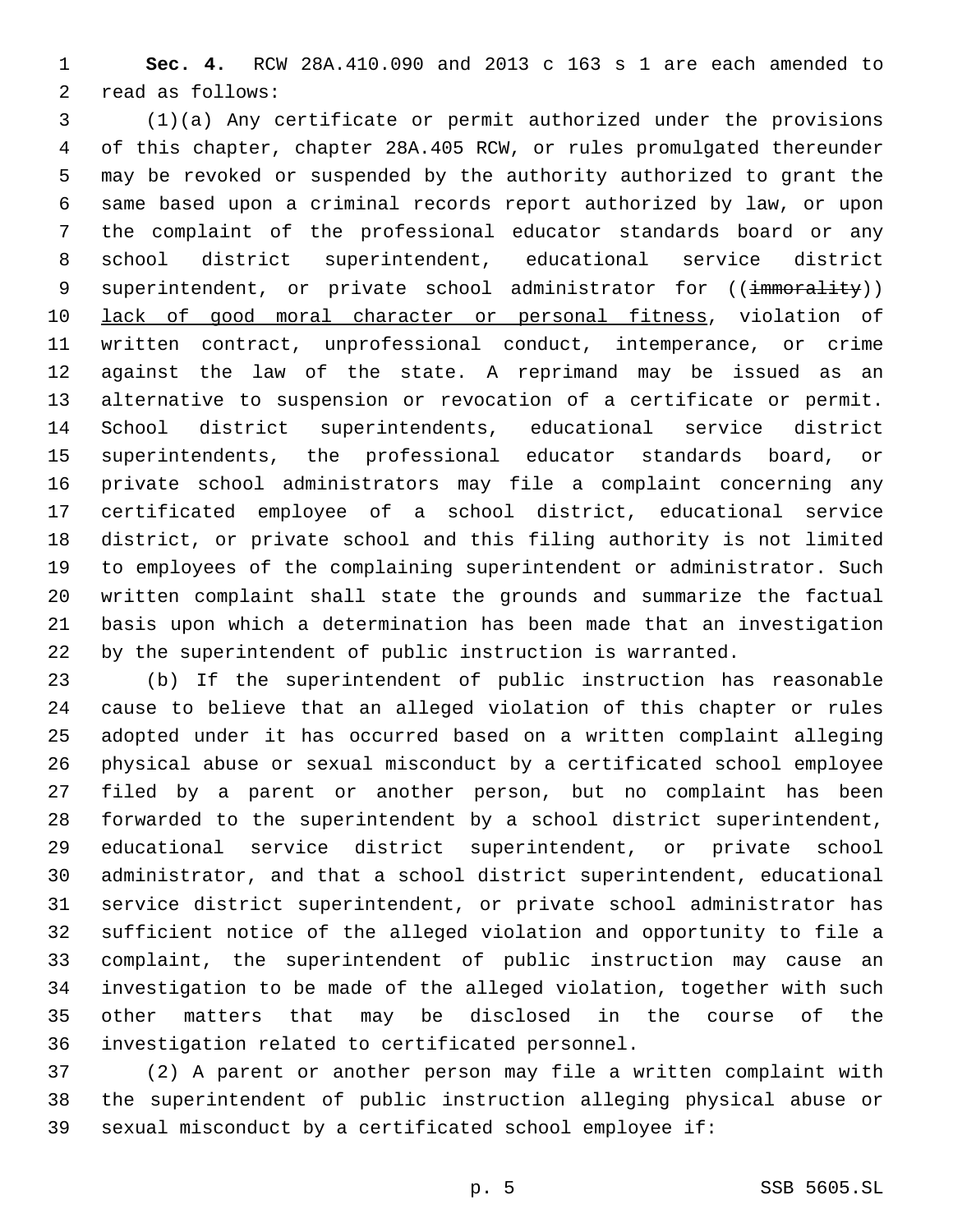(a) The parent or other person has already filed a written complaint with the educational service district superintendent 3 concerning that employee;

 (b) The educational service district superintendent has not caused an investigation of the allegations and has not forwarded the complaint to the superintendent of public instruction for 7 investigation; and

 (c) The written complaint states the grounds and factual basis upon which the parent or other person believes an investigation 10 should be conducted.

 (3) Any certificate or permit authorized under the provisions of this chapter, chapter 28A.405 RCW, or rules adopted thereunder may be revoked or suspended by the authority authorized to grant the same upon complaint from the professional educator standards board alleging unprofessional conduct in the form of a fraudulent submission of a test for educators. A reprimand may be issued as an alternative to suspension or revocation of a certificate or permit. The professional educator standards board must issue to the superintendent of public instruction a written complaint stating the grounds and factual basis upon which the professional educator standards board believes an investigation should be conducted pursuant to this section. In all cases under this subsection, the person whose certificate is in question shall be given an opportunity to be heard and has the right to appeal as established in RCW 28A.410.100.25

 (4)(a) Any such certificate or permit authorized under this chapter or chapter 28A.405 RCW shall be revoked by the authority authorized to grant the certificate upon a guilty plea or the conviction of any felony crime specified under RCW 28A.400.322, in accordance with this section. The person whose certificate is in question shall be given an opportunity to be heard.

 (b) Mandatory permanent revocation upon a guilty plea or the conviction of felony crimes specified under RCW 28A.400.322(1) shall apply to such convictions or guilty pleas which occur after July 23, 35 1989, and before July 26, 2009.

 (c) Mandatory permanent revocation upon a guilty plea or conviction of felony crimes specified under RCW 28A.400.322(2) shall apply to such convictions or guilty pleas that occur on or after July 39 26, 2009.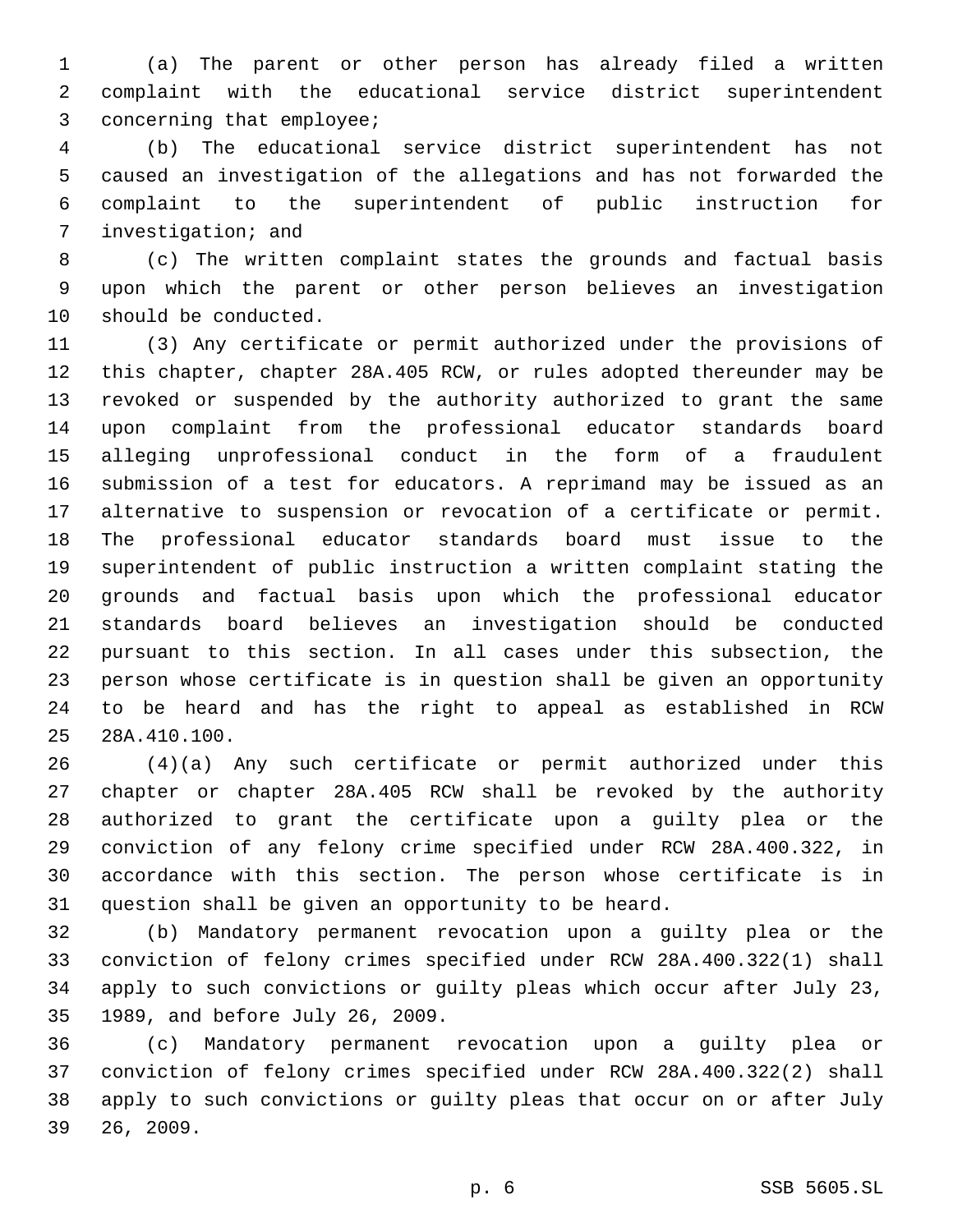(d) Revocation of any certificate or permit authorized under this chapter or chapter 28A.405 RCW for a guilty plea or criminal conviction of a crime specified under RCW 28A.400.322 occurring prior to July 23, 1989, shall be subject to the provisions of subsection 5 (1) of this section.

 (5)(a) Any such certificate or permit authorized under this chapter or chapter 28A.405 RCW shall be suspended or revoked, according to the provisions of this subsection, by the authority authorized to grant the certificate upon a finding that an employee has engaged in an unauthorized use of school equipment to intentionally access material depicting sexually explicit conduct or has intentionally possessed on school grounds any material depicting sexually explicit conduct; except for material used in conjunction with established curriculum. A first time violation of this subsection shall result in either suspension or revocation of the employee's certificate or permit as determined by the office of the superintendent of public instruction. A second violation shall result in a mandatory revocation of the certificate or permit.

 (b) In all cases under this subsection (5), the person whose certificate is in question shall be given an opportunity to be heard and has the right to appeal as established in RCW 28A.410.100. Certificates or permits shall be suspended or revoked under this subsection only if findings are made on or after July 24, 2005. For the purposes of this subsection, "sexually explicit conduct" has the 25 same definition as provided in RCW 9.68A.011.

 (6) Any such certificate or permit authorized under this chapter or chapter 28A.405 RCW shall be revoked by the authority authorized to grant the certificate upon a finding that the certificate holder obtained the certificate through fraudulent means, including fraudulent misrepresentation of required academic credentials or prior criminal record. In all cases under this subsection, the person whose certificate is in question shall be given an opportunity to be heard and has the right to appeal as established in RCW 28A.410.100. Certificates or permits shall be revoked under this subsection only 35 if findings are made on or after July 26, 2009.

 (7)(a) In determining whether an individual lacks good moral 37 character or personal fitness under this chapter, the superintendent of public instruction may consider founded reports of child abuse or neglect made by the department of social and health services pursuant to RCW 26.44.030.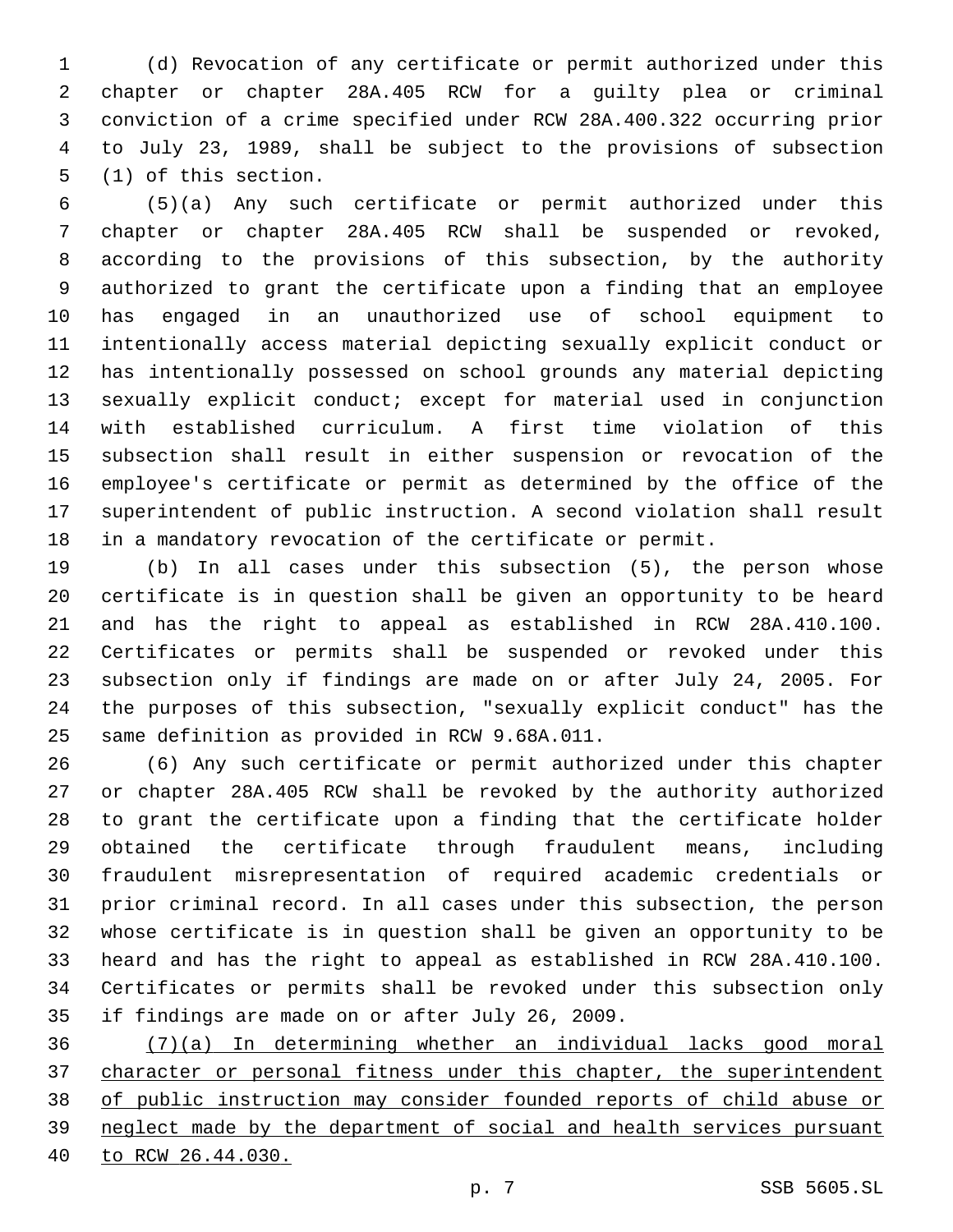(b) The department of social and health services shall furnish the superintendent with reports of founded findings of child abuse or neglect in a timely fashion, but shall not disclose to the superintendent screened-out, inconclusive, or unfounded reports as defined in RCW 26.44.020. (c) If the department of social and health services inadvertently furnishes the superintendent with a screened-out, inconclusive, or unfounded report in violation of this section, the superintendent shall: 10 (i) Not consider the information contained in the reports for any 11 purpose; (ii) Notify the department of social and health services of the 13 violation of this section; 14 (iii) Notify the subject of the reports at his or her last known address of the department of social and health service's violation; and

(iv) Destroy the improperly disclosed reports.

 NEW SECTION. **Sec. 5.** A new section is added to chapter 28A.400 19 RCW to read as follows:

 The K-12 criminal background check account is created in the custody of the state treasurer. All fees collected by the office of the superintendent of public instruction pursuant to RCW 28A.400.303 must be deposited in the account. Expenditures from the account may be made only for the purpose of administering the office of the superintendent of public instruction's duties under RCW 28A.400.303 and 28A.410.010. Only the superintendent of public instruction or the superintendent's designee may authorize expenditures from the account. The account is subject to allotment procedures under chapter 43.88 RCW, but an appropriation is not required for expenditures.

 **Sec. 6.** RCW 43.215.215 and 2011 c 295 s 2 and 2011 c 253 s 4 are 31 each reenacted and amended to read as follows:

 (1) In determining whether an individual is of appropriate character, suitability, and competence to provide child care and early learning services to children, the department may consider the history of past involvement of child protective services or law enforcement agencies with the individual for the purpose of establishing a pattern of conduct, behavior, or inaction with regard to the health, safety, or welfare of a child. No report of child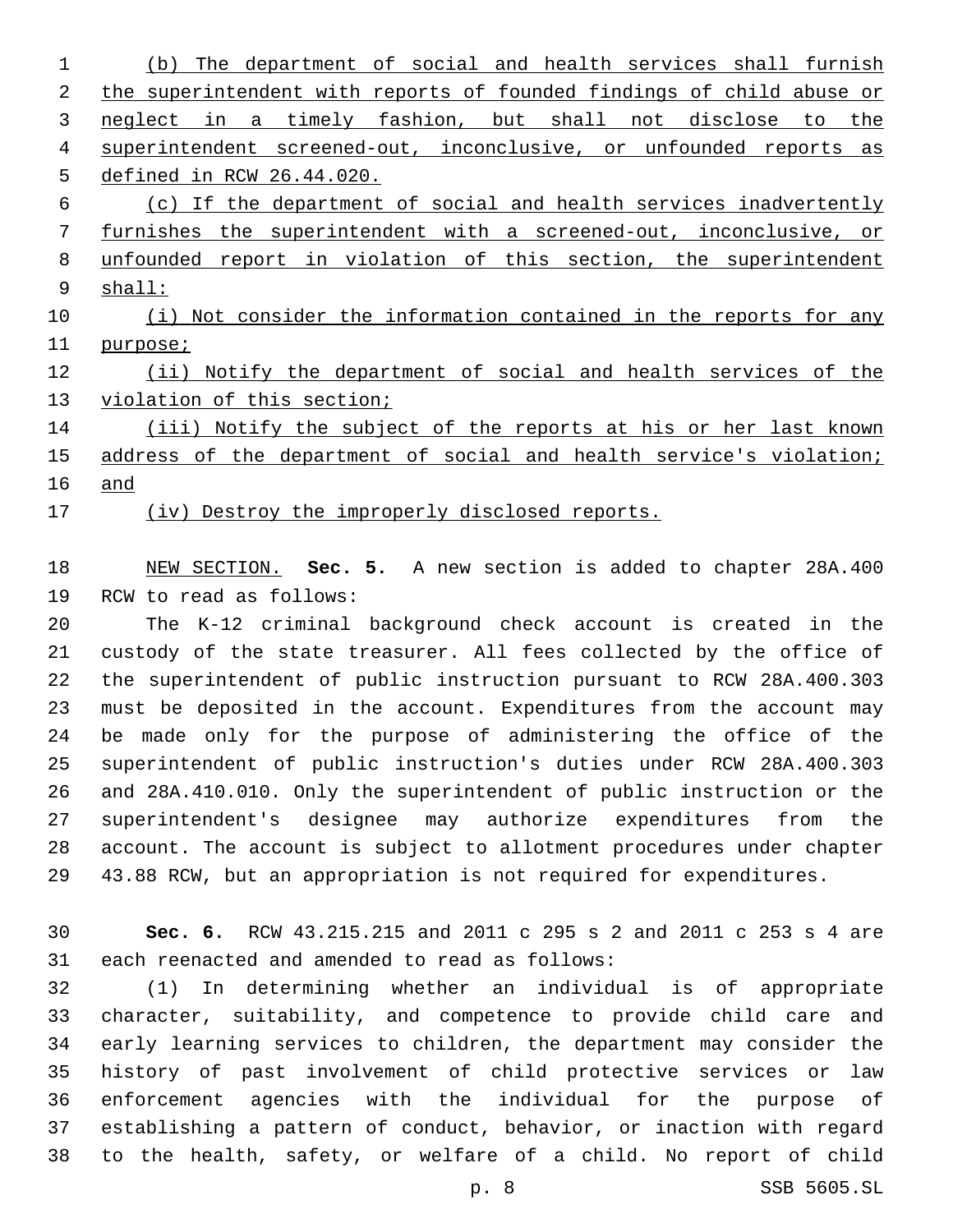abuse or neglect that has been destroyed or expunged under RCW 26.44.031 may be used for such purposes. No unfounded or inconclusive allegation of child abuse or neglect as defined in RCW 26.44.020 may be disclosed to a provider licensed under this chapter.

 (2) In order to determine the suitability of individuals newly applying for an agency license, new licensees, their new employees, and other persons who newly have unsupervised access to children in 8 care, shall be fingerprinted.

 (a) The fingerprints shall be forwarded to the Washington state patrol and federal bureau of investigation for a criminal history 11 record check.

 (b)(i) Effective July 1, 2012, all individuals applying for first-time agency licenses, all new employees, and other persons who have not been previously qualified by the department to have unsupervised access to children in care must be fingerprinted and obtain a criminal history record check pursuant to this section.

 (ii) Persons required to be fingerprinted and obtain a criminal 18 (({history})) history record check pursuant to this section must pay for the cost of this check as follows: The fee established by the Washington state patrol for the criminal background history check, including the cost of obtaining the fingerprints; and a fee paid to the department for the cost of administering the individual-based/ portable background check clearance registry. The fee paid to the department must be deposited into the individual-based/portable background check clearance account established in RCW 43.215.218. The licensee may, but need not, pay these costs on behalf of a prospective employee or reimburse the prospective employee for these costs. The licensee and the prospective employee may share these 29 costs.

 (c) The director shall use the fingerprint criminal history record check information solely for the purpose of determining eligibility for a license and for determining the character, suitability, and competence of those persons or agencies, excluding parents, not required to be licensed who are authorized to care for 35 children.

 (d) Criminal justice agencies shall provide the director such information as they may have and that the director may require for 38 such purpose.

 (e) No later than July 1, 2013, all agency licensees holding licenses prior to July 1, 2012, persons who were employees before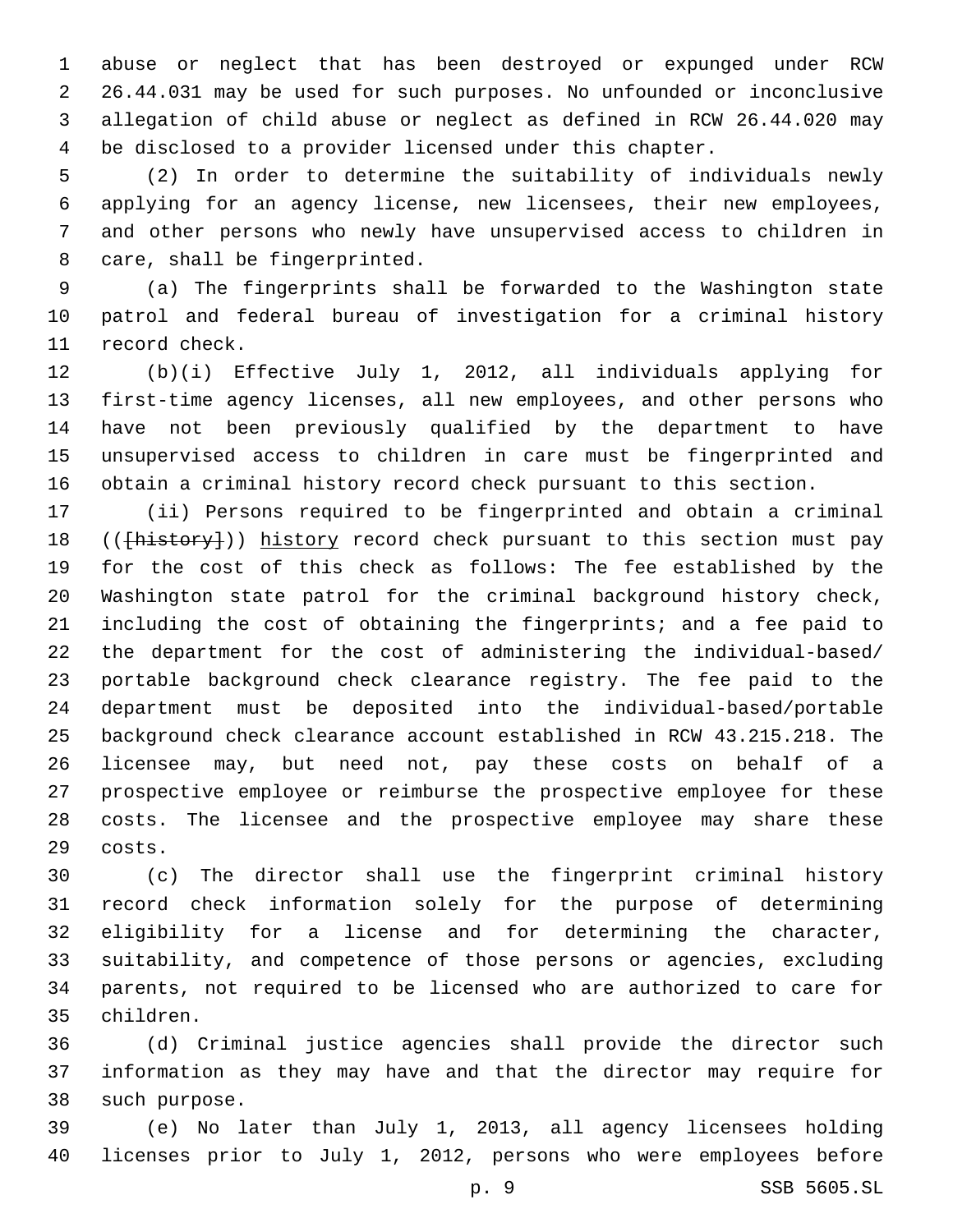July 1, 2012, and persons who have been qualified by the department before July 1, 2012, to have unsupervised access to children in care, must submit a new background application to the department. The department must require persons submitting a new background application pursuant to this subsection (2)(e) to pay a fee to the department for the cost of administering the individual-based/ portable background check clearance registry. This fee must be paid into the individual-based/portable background check clearance account established in RCW 43.215.218. The licensee may, but need not, pay these costs on behalf of a prospective employee or reimburse the prospective employee for these costs. The licensee and the 12 prospective employee may share these costs.

 (f) The department shall issue a background check clearance card or certificate to the applicant if after the completion of a background check the department concludes the applicant is qualified for unsupervised access to children in care. The background check clearance card or certificate is valid for three years from the date of issuance. A valid card or certificate must be accepted by a potential employer as proof that the applicant has successfully completed a background check as required under this chapter.

21 (g) The original applicant for an agency license, licensees, their employees, and other persons who have unsupervised access to children in care shall submit a new background check application to the department, on a form and by a date as determined by the 25 department.

 (h) The applicant and agency shall maintain on-site for inspection a copy of the background check clearance card or 28 certificate.

 (i) Individuals who have been issued a background check clearance card or certificate shall report nonconviction and conviction information to the department within twenty-four hours of the event constituting the nonconviction or conviction information.

 (j) The department shall investigate and conduct a redetermination of an applicant's or licensee's background clearance if the department receives a complaint or information from individuals, a law enforcement agency, or other federal, state, or local government agency. Subject to the requirements contained in RCW 43.215.300 and 43.215.305 and based on a determination that an individual lacks the appropriate character, suitability, or competence to provide child care or early learning services to